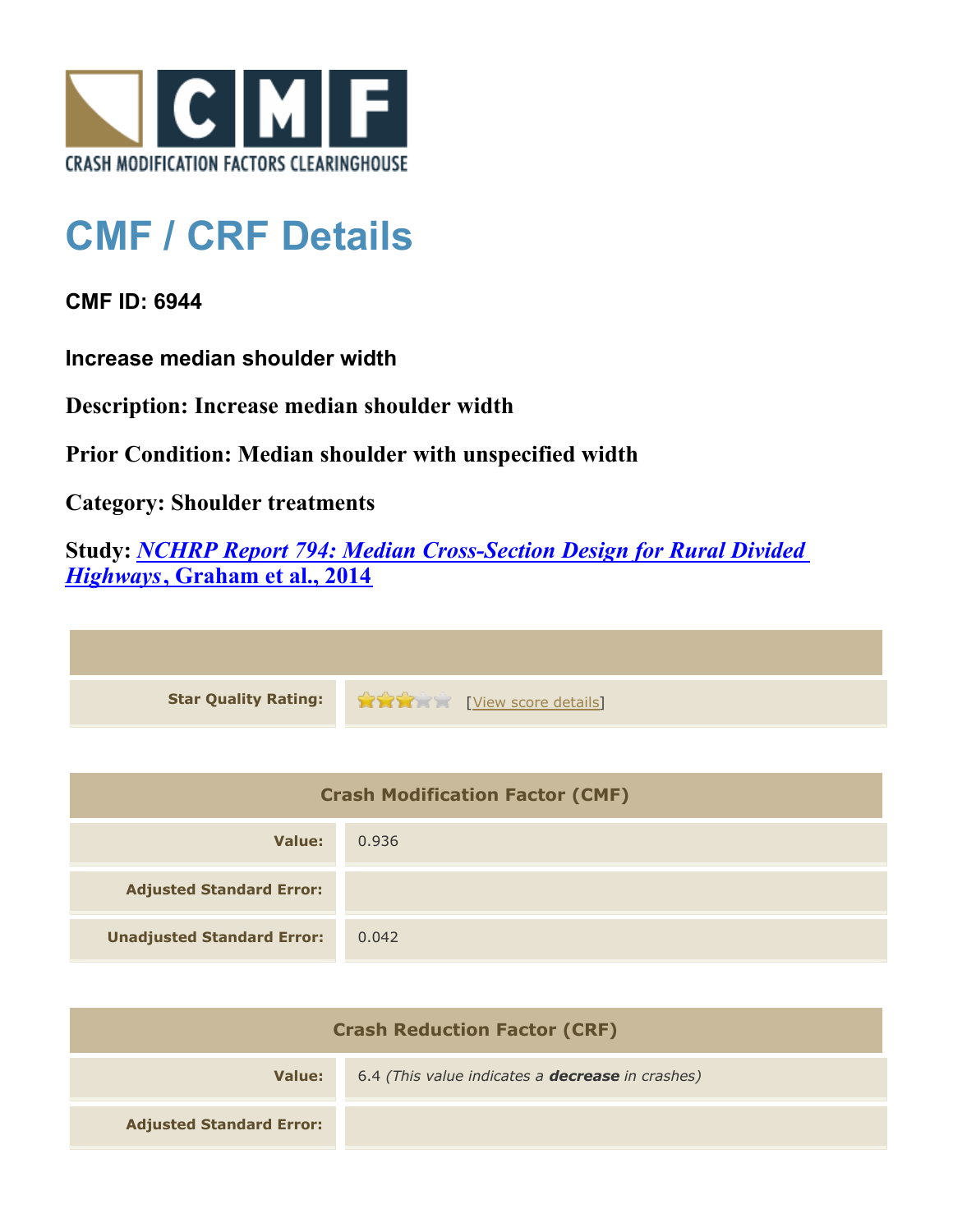| <b>Applicability</b>       |                                                   |
|----------------------------|---------------------------------------------------|
| <b>Crash Type:</b>         | Other                                             |
| <b>Crash Severity:</b>     | All                                               |
| <b>Roadway Types:</b>      | Principal Arterial Other Freeways and Expressways |
| <b>Number of Lanes:</b>    | $\overline{4}$                                    |
| <b>Road Division Type:</b> | Divided by Median                                 |
| <b>Speed Limit:</b>        |                                                   |
| <b>Area Type:</b>          | Rural                                             |
| <b>Traffic Volume:</b>     |                                                   |
| <b>Time of Day:</b>        | All                                               |

## *If countermeasure is intersection-based*

| <b>Intersection Type:</b>         |  |
|-----------------------------------|--|
| <b>Intersection Geometry:</b>     |  |
| <b>Traffic Control:</b>           |  |
| <b>Major Road Traffic Volume:</b> |  |
| <b>Minor Road Traffic Volume:</b> |  |

| <b>Development Details</b>      |              |
|---------------------------------|--------------|
| <b>Date Range of Data Used:</b> | 2001 to 2005 |
| <b>Municipality:</b>            |              |
| State:                          | CA           |